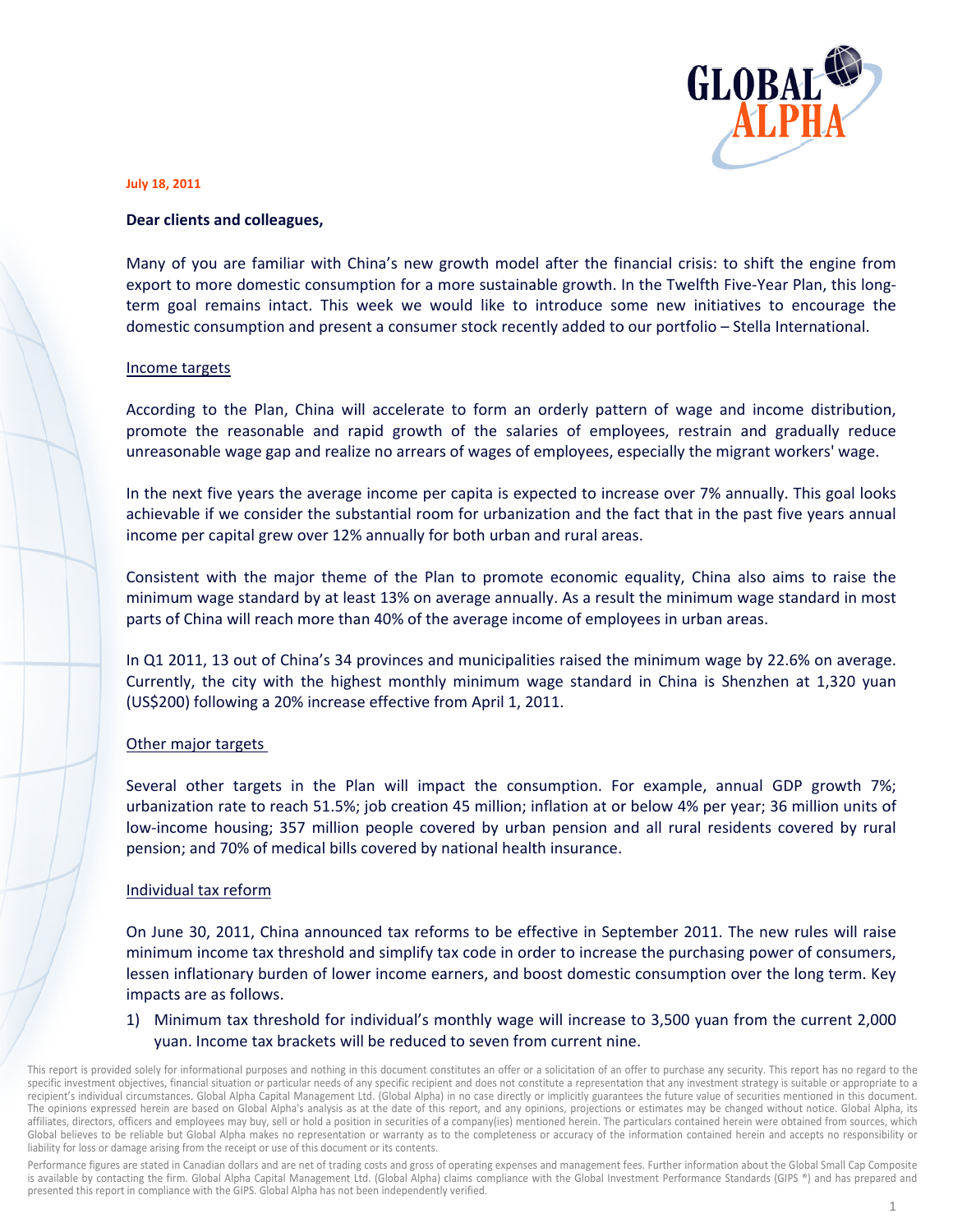

- 2) Individuals with average monthly income less than 12,500 yuan will enjoy about 4-6% in tax savings.
- 3) Individual Industrial and Commercial Households will enjoy about 7-10% in tax savings.
- 4) Under the new tax policy, an estimated 7.7% of total population would be required to file tax versus 28% previously (or 24 million tax filers, down from 84 million).

## **Import Tariffs Cut Expected**

According to China Daily (June 20, 2011), the English-language newspaper regarded as the advocate for the government, China will soon slash import duties on high-end consumer goods. Current duties are very hefty. Prices of 20 luxury brands of watches, suitcases, clothes, liquor and consumer electronics in China are 45% higher than those in Hong Kong, 51% higher than in US, and 72% higher than in France. With the new taxes, duties on imported cosmetics, milk powder, watches, clothes, suitcases and shoes are expected to be reduced or even scrapped entirely.

# New Chinese consumer stocks in the portfolio

From 2005 to 2010, China's retail sales grew at a CAGR of 18%. We are very bullish on China's consumption uptrend and added three Chinese stocks in our portfolio last month. Stella International is a manufacturer of high-end footwear (see details below). Simcere Pharma Group is a Chinese manufacturer and supplier of branded generic pharmaceuticals. Dah Chong Hong is a conglomerate specialized in motor vehicle distribution and dealership business in mainland China.

# Stella International (1836 HK - HK\$20.05)

www.stella.com.hk

# **Business Overview**

Stella International is a leading OEM for the top global shoe brands. Revenue in 2010 reached US\$1.3B and its annual manufacturing capacity is about 50 million pairs. North America and Europe are Stella's two largest markets, accounting for 55% and 28% of revenue respectively. China is catching up, currently at 8%.

Stella's client base includes six of the world's top ten casual footwear companies, namely, Clarks, Deckers, ECCO, Rockport, Timberland and Wolverine, as well as leading companies in fashion footwear, such as Cole Haan, Kenneth Cole, Guess and Nine West. The Company also designs, develops and manufactures footwear for several high-fashion brands such as Celine, Donna Karan New York, Emilio Pucci, Givenchy, Loewe, Marc by Marc Jacobs, Guess, Marciano, Alejandro Ingelmo, Paul Smith, Sigerson Morrison, Alexander Wang and Via Spiga.

With OEM as the main revenue stream, in 2006 Stella entered high-end fashion footwear retail market in China to leverage its manufacturing expertise. Now it has over 300 retail stores under its own brands Stella Luna and What For.

This report is provided solely for informational purposes and nothing in this document constitutes an offer or a solicitation of an offer to purchase any security. This report has no regard to the specific investment objectives, financial situation or particular needs of any specific recipient and does not constitute a representation that any investment strategy is suitable or appropriate to a recipient's individual circumstances. Global Alpha Capital Management Ltd. (Global Alpha) in no case directly or implicitly guarantees the future value of securities mentioned in this document. The opinions expressed herein are based on Global Alpha's analysis as at the date of this report, and any opinions, projections or estimates may be changed without notice. Global Alpha, its affiliates, directors, officers and employees may buy, sell or hold a position in securities of a company(ies) mentioned herein. The particulars contained herein were obtained from sources, which Global believes to be reliable but Global Alpha makes no representation or warranty as to the completeness or accuracy of the information contained herein and accepts no responsibility or liability for loss or damage arising from the receipt or use of this document or its contents.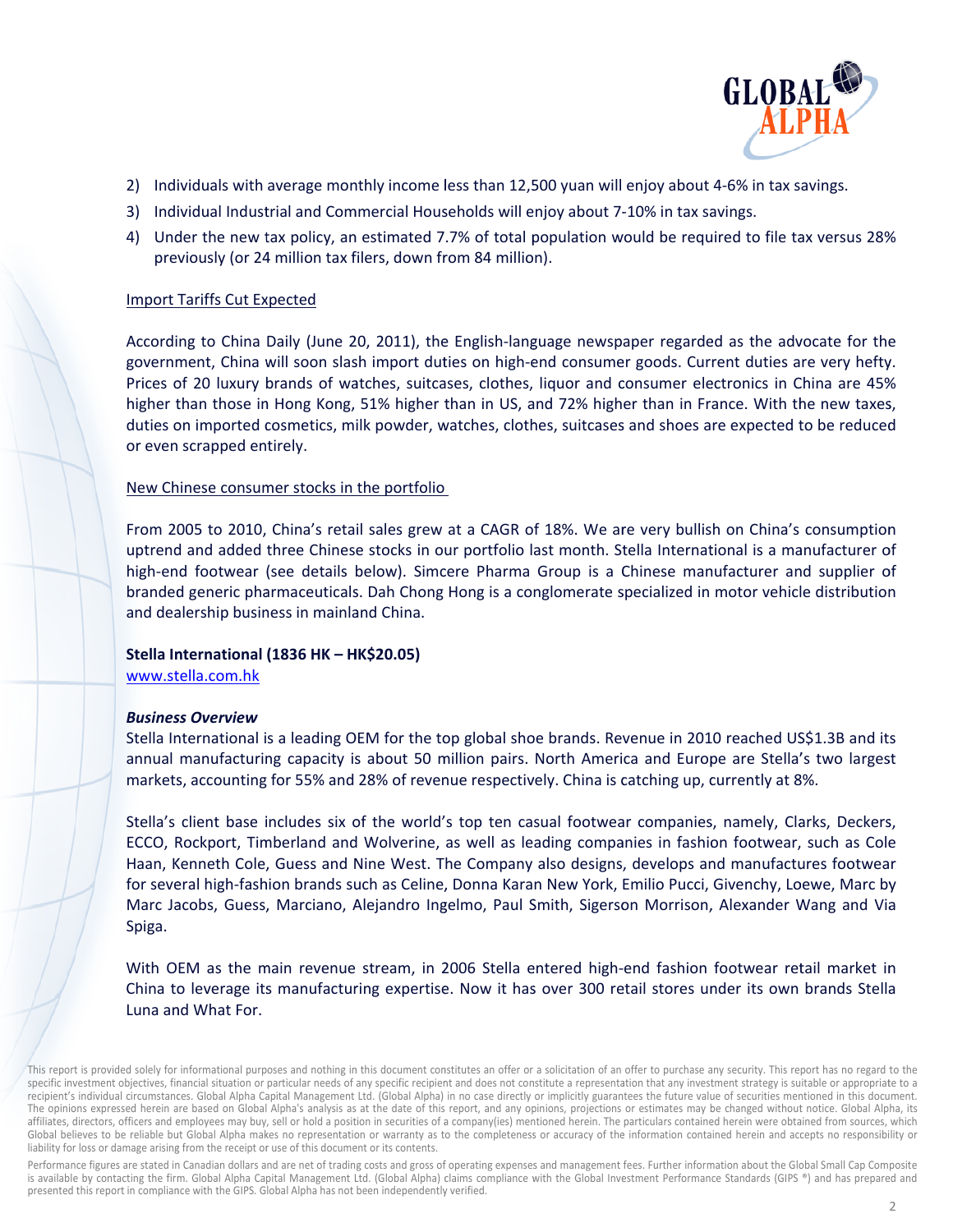

### **History**

The company was founded in 1982 in Taiwan to produce women's low-end footwear US retail customers. It started China operations in 1991 and has gradually moved up the value chain. Besides mainland China, it also has factories in Vietnam and Indonesia. The company went public in 2007.

### **Management**

Management is very experienced and stable. Three founders of the company still lead the firm. Insiders hold a total of 48% ownership. No stock option has been issued. 2,500 employees are shareholders.

### **Market Data**

market cap HK\$16B (US\$2.0B), net cash US\$364M, div yield 4.1%, ev/t12 sales 1.3x, ev/t12 ebitda 11.4x,  $p/e$  (12/2012) 12.4x, ev/ebitda (12/2012) 7.8x, gross margin 21.9%, operating margin 11.4%, profit margin 9.4%, 1-year return 48%.

# **Target Market**

Stella's addressable market is focused on manufacturing in Europe and retail in China.

In Europe, over 450 million pairs of shoes are produced each year, mainly in Italy, Spain, and Portugal. In China, Stella has only over 300 retail stores. The number of middle-income and affluent consumers in tiers 1 and 2 cities is expected to grow at 7% annually from 2010 to 2020. CLSA forecasts that China will become the world's largest market for luxury goods by 2020.

#### **Competitive advantages**

- Manufacturing expertise: Over the past 30 years, Stella accumulated rich industry experience.
- Solid business relationship with diversified clientele.

# **Competition**

The footwear manufacturing market is very fragmented. Stella's main competitors are from both Europe and **Brazil** 

In Europe, high labor cost and retiring experts have been forcing manufacturing to shift to China, Brazil and other developing countries. Brazil's footwear export volume has been declining due to strong Brazilian Real and higher labor cost than in China.

# **Growth strategy**

- Expand capacity: Stella plans to increase the production capacity from the current 50 million pairs per year to 70 million by 2014.
- Increase retail distribution: By 2014 the company aims to have 300 Stella Luna stores and 800 What For stores. Revenue contribution from retail business is expected to reach 20% from the current 5%.

This report is provided solely for informational purposes and nothing in this document constitutes an offer or a solicitation of an offer to purchase any security. This report has no regard to the specific investment objectives, financial situation or particular needs of any specific recipient and does not constitute a representation that any investment strategy is suitable or appropriate to a recipient's individual circumstances. Global Alpha Capital Management Ltd. (Global Alpha) in no case directly or implicitly guarantees the future value of securities mentioned in this document. The opinions expressed herein are based on Global Alpha's analysis as at the date of this report, and any opinions, projections or estimates may be changed without notice. Global Alpha, its affiliates, directors, officers and employees may buy, sell or hold a position in securities of a company(ies) mentioned herein. The particulars contained herein were obtained from sources, which Global believes to be reliable but Global Alpha makes no representation or warranty as to the completeness or accuracy of the information contained herein and accepts no responsibility or liability for loss or damage arising from the receipt or use of this document or its contents.